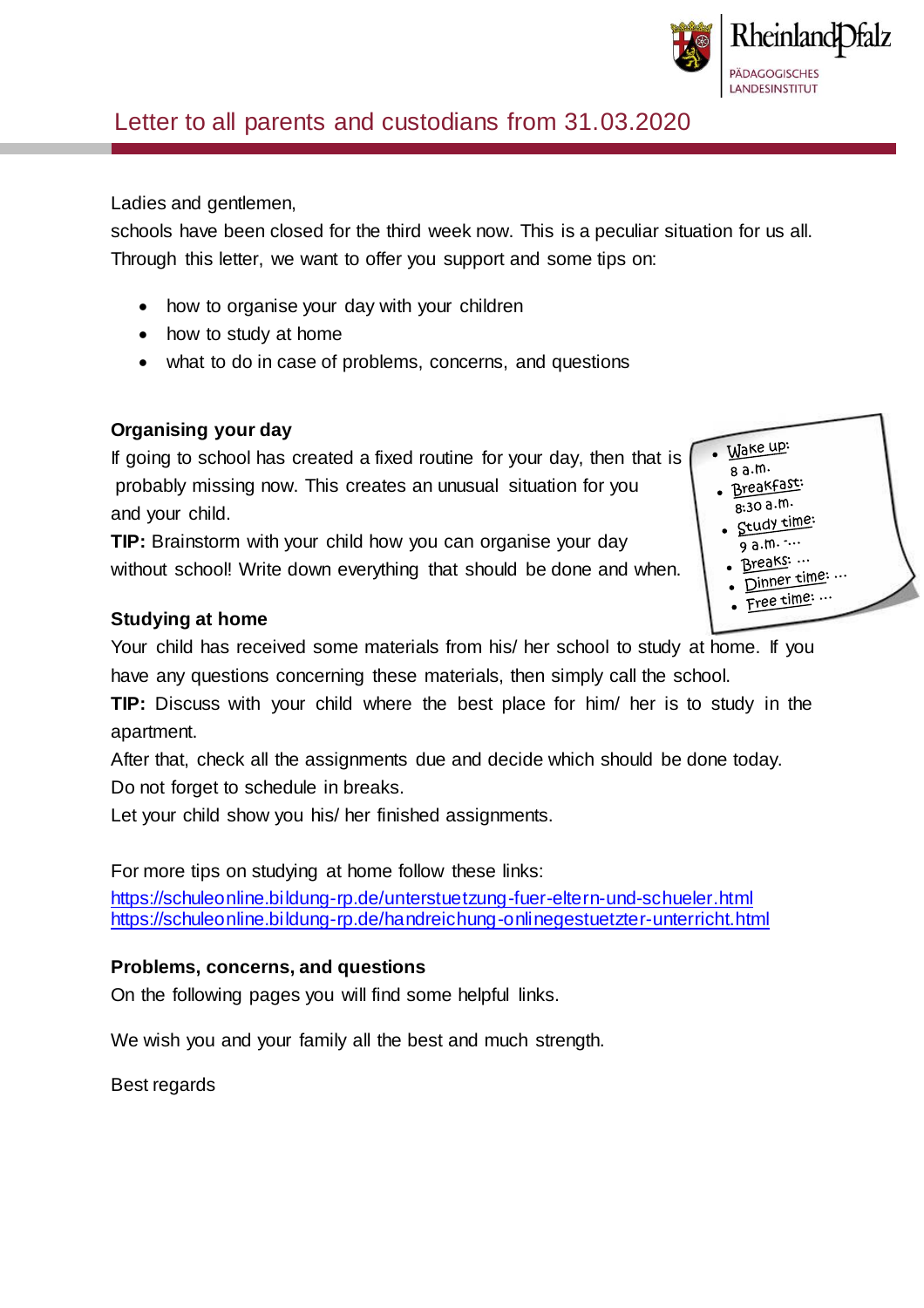#### **Problems, concerns, and questions**

The following information can be helpful to you and your child and is free of charge. There is also no identification needed.

BDP-Corona-Hotline: 0800 777 22 44 (free)

https://www.bdp-verband.de/aktuelles/2020/corona/bdp-corona-hotline.html

Telefon-Seelsorge (*pastoral telephone service)*: 0800-1110111 / 0800-111 0 222 / 116 123 (free)

<https://online.telefonseelsorge.de/>

<https://www.internetseelsorge.de/>

Nummer gegen Kummer (*telephone help line)*: 116 111 (free and anonymous)

[https://www.nummergegenkummer.de/kinder-und-jugendtelefon.h](https://www.nummergegenkummer.de/kinder-und-jugendtelefon)tml#log\_in

Bundeskonferenz für Erziehungsberatung e.V. (*youth counselling)*

https://jugend.bke-beratung.de/

Help line "violence against women"

08000 116 016 (free and anonymous)

School psychological counselling centres

<https://schulpsychologie.bildung-rp.de/schulpsychologische-beratungszentren.html>

Leibniz Institute for Resilience Research (LIR)

[https://lir-mainz.de/corona-pandemie-empfehlungen-zur-staerkung-der-psychischen](https://lir-mainz.de/corona-pandemie-empfehlungen-zur-staerkung-der-psychischen-gesundheit)[gesundheit](https://lir-mainz.de/corona-pandemie-empfehlungen-zur-staerkung-der-psychischen-gesundheit)